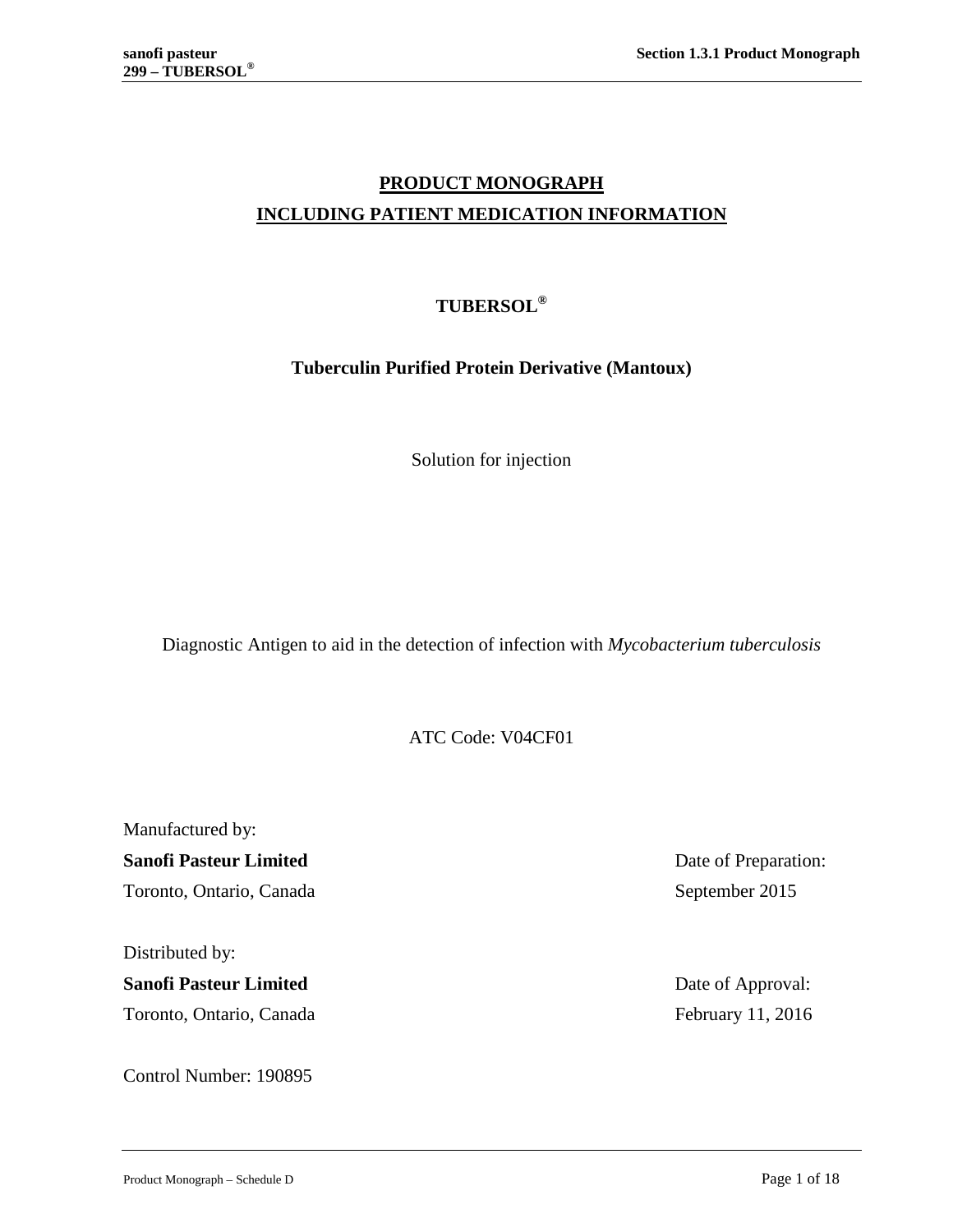# **Table of Contents**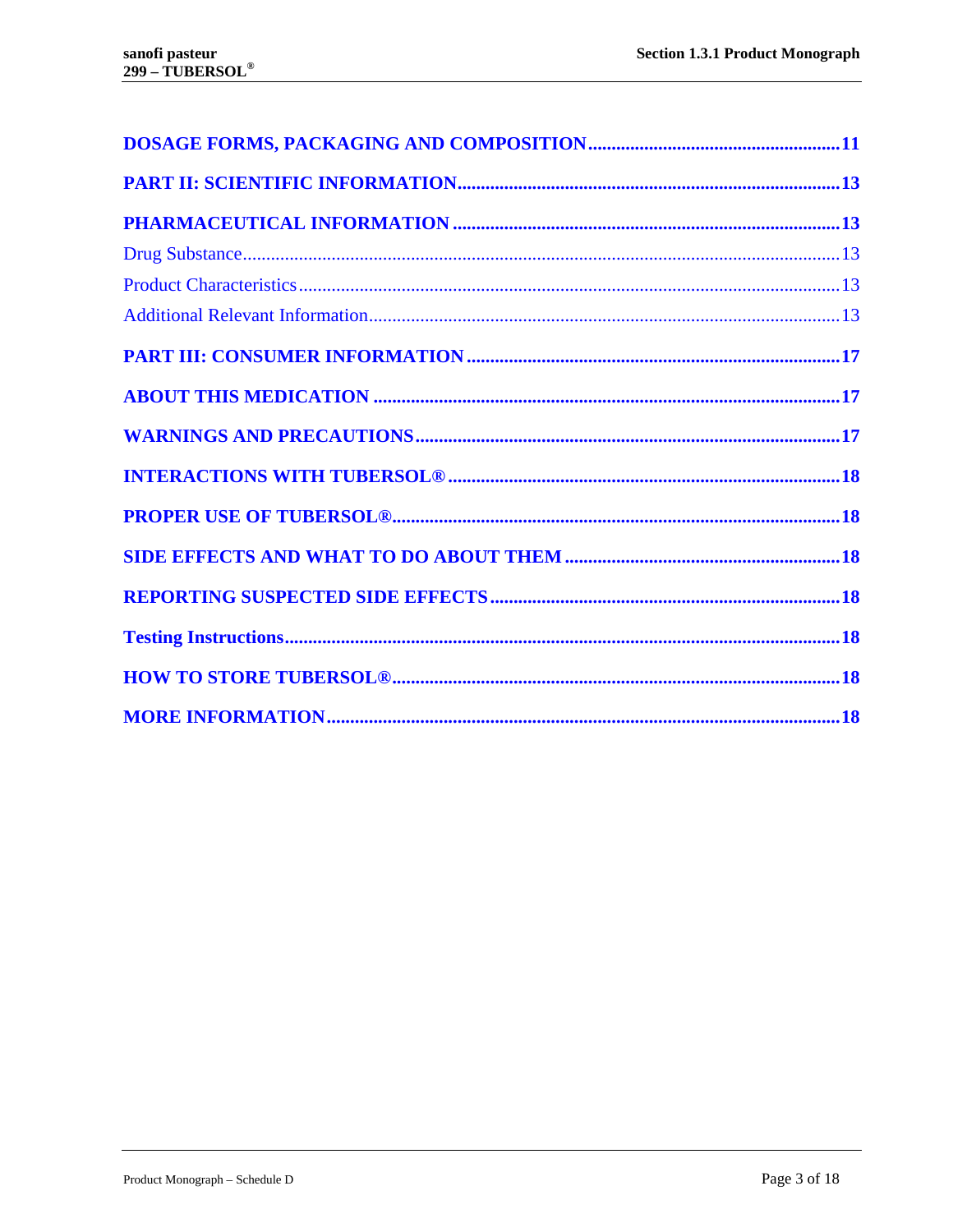# **TUBERSOL®**

## Tuberculin Purified Protein Derivative (Mantoux)

# <span id="page-3-0"></span>**PART I: HEALTH PROFESSIONAL INFORMATION**

## <span id="page-3-1"></span>**SUMMARY PRODUCT INFORMATION**

| Route of                        | Dosage Form /                                                               | <b>Active Ingredient</b>                                                         | <b>Clinically Relevant Non-</b>                                                                                                                   |
|---------------------------------|-----------------------------------------------------------------------------|----------------------------------------------------------------------------------|---------------------------------------------------------------------------------------------------------------------------------------------------|
| <b>Administration</b>           | <b>Strength</b>                                                             |                                                                                  | medicinal Ingredients                                                                                                                             |
| <b>Intradermal</b><br>Injection | Solution<br>Five (5) Tuberculin<br>units (TU) per test<br>dose of $0.1$ mL. | Tuberculin<br>Purified<br>Protein Derivative of<br>Mycobacterium<br>tuberculosis | Excipients: Polysorbate 80<br>Preservative: Phenol<br>For a complete listing see<br>DOSAGE FORMS,<br>PACKAGING AND<br><b>COMPOSITION</b> section. |

# <span id="page-3-2"></span>**DESCRIPTION**

TUBERSOL® is a clear, colourless liquid.

TUBERSOL® [Tuberculin Purified Protein derivative (Mantoux)] [\(1\)](#page-14-0) for intradermal tuberculin testing is prepared from a large Master Batch Connaught Tuberculin (CT68) [\(2\)](#page-14-1) and is a cell-free purified protein fraction obtained from a human strain of *M. tuberculosis* grown on a protein-free synthetic medium and inactivated. [\(2\)](#page-14-1) The use of a standard preparation from a single batch (CT68) has been adopted in order to eliminate batch to batch variation by the same manufacturer. [\(2\)](#page-14-1)

# <span id="page-3-3"></span>**INDICATIONS AND CLINICAL USE**

TUBERSOL® [Tuberculin Purified Protein Derivative (Mantoux)] is indicated to aid diagnosis of tuberculosis infection (TB) in persons at increased risk of developing active disease. There are three general situations where risk of disease is increased:

- Recent infection most commonly contacts of a recently diagnosed patient with active contagious pulmonary TB, or immigrants within five years of their arrival in Canada from countries where TB is still common.  $(3)$   $(4)$
- Increased risk of reactivation due to impaired immunity. This includes Human Immunodeficiency Virus (HIV) infection, diabetes, renal failure, corticosteroids or other immuno-suppressant medication and pulmonary silicosis. [\(4\)](#page-14-3) [\(5\)](#page-14-4) [\(6\)](#page-14-5)
- Radiographic evidence of old healed inactive TB but no prior treatment. [\(4\)](#page-14-3)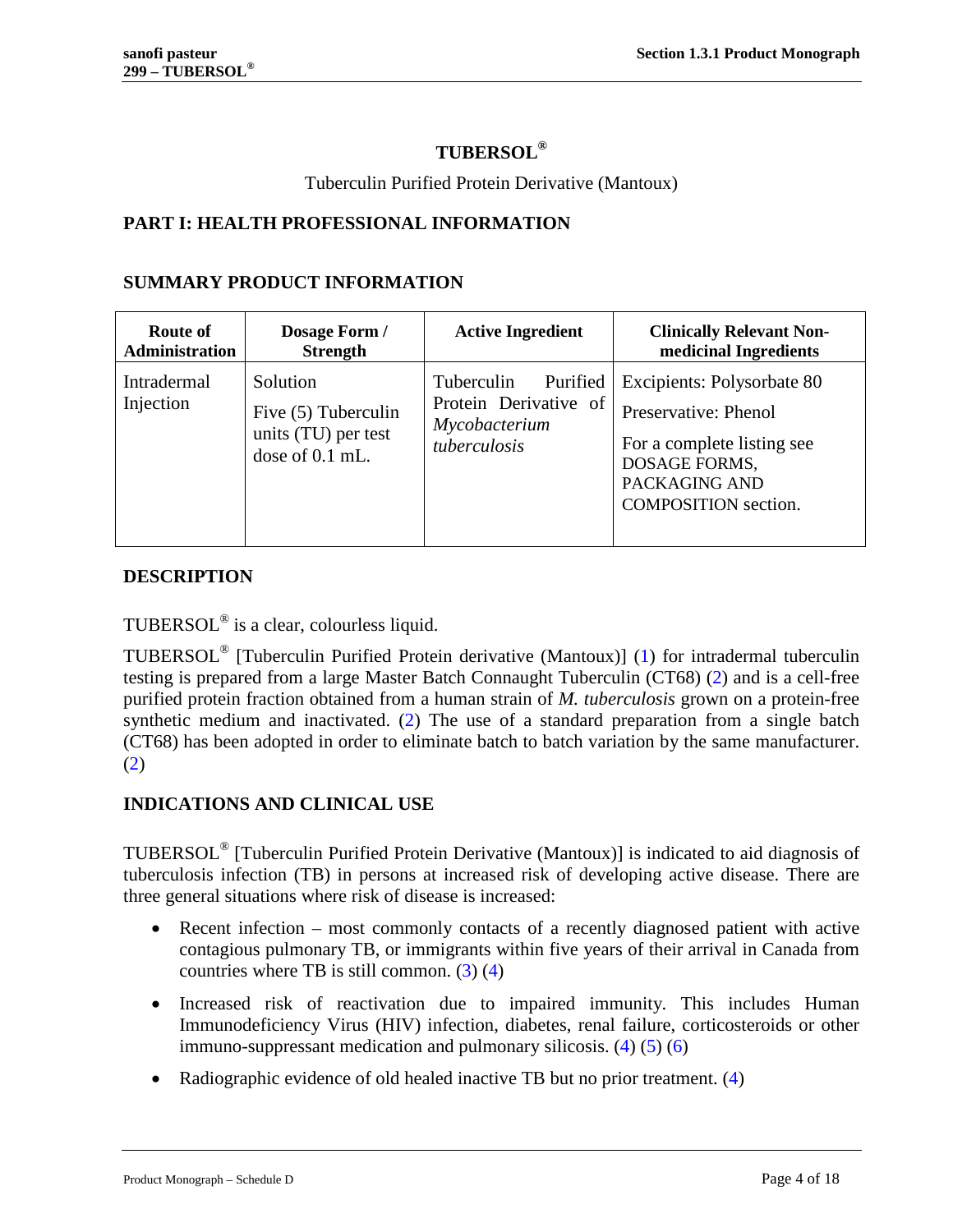Previous BCG vaccination is not a contraindication to tuberculin testing. [\(4\)](#page-14-3) TUBERSOL<sup>®</sup> may be used as an aid in the diagnosis of tuberculosis infection in persons with a history of BCG vaccination.

<span id="page-4-0"></span>The repeated testing of uninfected persons does not sensitize them to tuberculin. [\(7\)](#page-14-6)

# **CONTRAINDICATIONS**

TUBERSOL® should not be administered to:

- persons with known hypersensitivity to TUBERSOL® or to any components of the formulation or container. (For a complete listing, see the [DOSAGE FORMS,](#page-10-4)  [PACKAGING AND COMPOSITION](#page-10-4) section.),
- persons who have had a severe reaction (e.g., necrosis, blistering, anaphylactic shock or ulcerations) to a previous tuberculin skin test, [\(4\)](#page-14-3)
- persons with documented active tuberculosis or a clear history of treatment for TB infection or disease, and [\(4\)](#page-14-3)
- persons with extensive burns or eczema because of greater likelihood of adverse reactions or severe reactions. [\(4\)](#page-14-3)

# <span id="page-4-1"></span>**WARNINGS AND PRECAUTIONS**

### <span id="page-4-2"></span>**General**

### **Do not inject intravenously or intramuscularly.**

**Do not inject subcutaneously.** If this occurs, the test cannot be interpreted. (See [DOSAGE AND](#page-8-0)  [ADMINISTRATION](#page-8-0) section.)

Proper use of the tuberculin skin test requires knowledge of the antigen used (tuberculin), the immunological basis for the reaction to this antigen, the technique(s) of administering and reading the test, and the results of epidemiologic and clinical experience with the test. [\(7\)](#page-14-6)

Before administration, take all appropriate precautions to prevent adverse reactions. This includes a review of the patient's history concerning possible hypersensitivity to the product or similar products, previous testing history with TUBERSOL®, the presence of any contraindications to the use of TUBERSOL<sup>®</sup>, and the patient's current health status.

Use a separate, sterile needle and syringe, or a sterile disposable unit, for each individual recipient, to prevent disease transmission. [\(8\)](#page-14-7)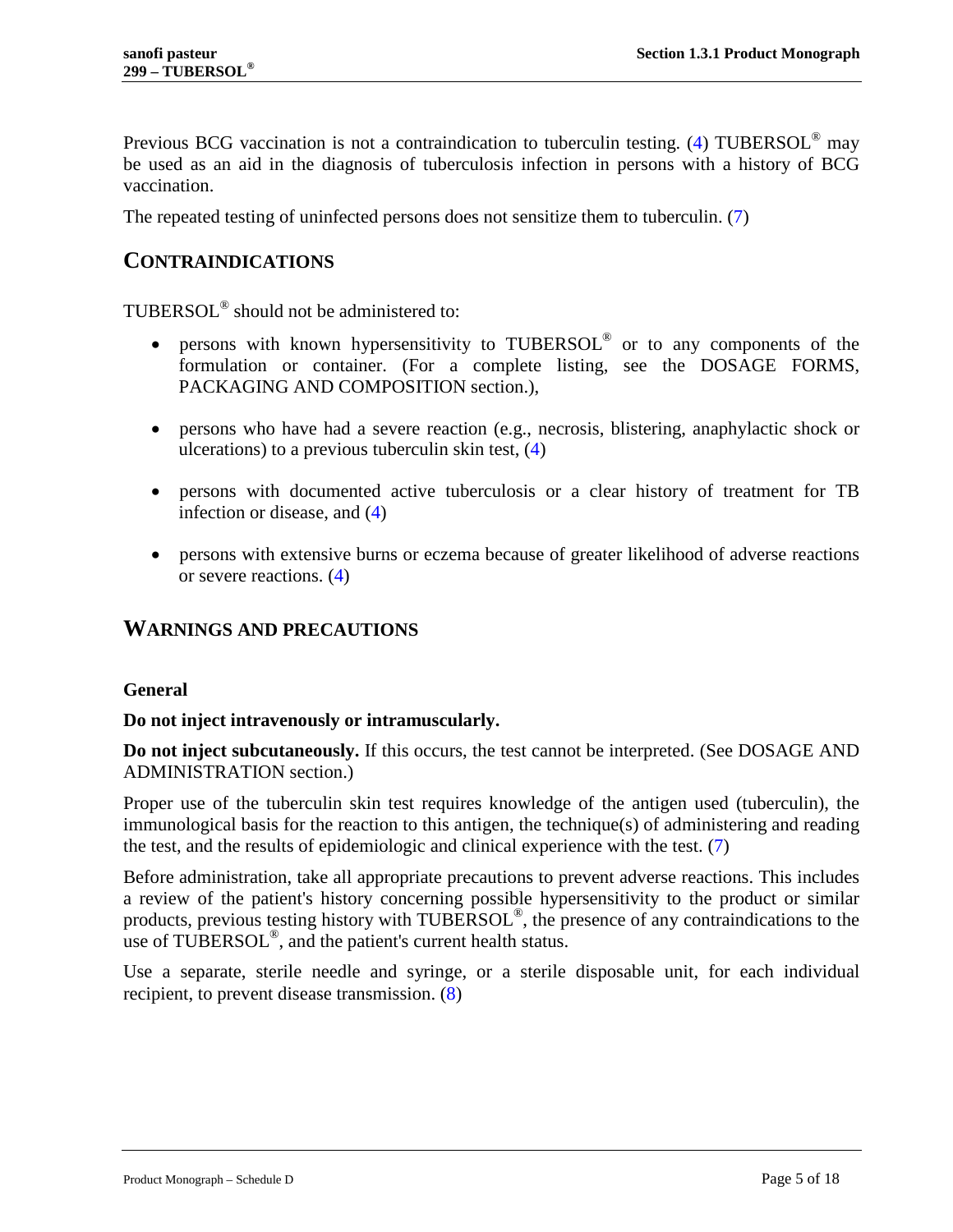# <span id="page-5-0"></span>**Limitations in Predictive Value**

### <span id="page-5-1"></span>**False Positive Tests**

In any population, the likelihood that a positive test represents a true infection is influenced by the prevalence of infection with *M. tuberculosis*. False positive tuberculin reaction tests occur in individuals who have been infected with other mycobacteria, including vaccination with BCG. [\(7\)](#page-14-6) However, a diagnosis of *M. tuberculosis* infection and the use of preventative therapy should be considered for any BCG-vaccinated person who has a positive tuberculin skin-test reaction, especially if the person has been, or is at, increased risk of acquiring TB infection. [\(9\)](#page-14-8) (See [Interpretation of the Test](#page-8-2) section.)

Since tuberculin reactivity may not necessarily indicate the presence of active tuberculosis disease, persons showing a tuberculin reaction should be further evaluated with other diagnostic procedures.

# <span id="page-5-2"></span>**False Negative Tests**

Not all persons infected with *M. tuberculosis* will have a delayed hypersensitivity reaction to TUBERSOL®.

There is no age contraindication to tuberculin skin testing of infants. Many infants <6 months of age who are infected with *M. tuberculosis* do not react to tuberculin tests because their immune systems are immature. [\(4\)](#page-14-3)

In the elderly and individuals who are being tested for the first time, reactions may develop slowly and may not peak until after 72 hours. [\(4\)](#page-14-3) (See [Interpretation of the Test](#page-8-2) section.)

Since tuberculin sensitivity may take up to 8 weeks to develop following exposure to *M. tuberculosis* (See [Mechanism of Action](#page-10-2) section), persons who have a negative tuberculin test immediately following possible exposure should be retested ≥8 weeks following the initial test. [\(10\)](#page-14-9)

### *Altered Immune Status*

Impaired or attenuated cell mediated immunity (CMI) may cause a false negative tuberculin reaction. A large number of factors have been reported to cause a decreased ability to respond to the tuberculin test in the presence of tuberculosis infection, including viral infections (e.g., measles, mumps, chickenpox and HIV infection [cutaneous anergy associated with progressive HIV-associated immunosuppression]), live virus vaccinations (e.g., mumps, rubella, varicella and yellow fever vaccines), overwhelming tuberculosis, other bacterial infections, fungal infections, metabolic derangements, low protein states, diseases affecting lymphoid organs, immunosuppressive drugs, malignancy and stress.  $(4)$   $(7)$   $(6)$   $(11)$   $(12)$   $(13)$ 

Tuberculin skin testing should be deferred for patients with major viral infections or attenuated live-virus vaccines in the past month. Persons with the common cold may be tuberculin tested.

# <span id="page-5-3"></span>**Hypersensitivity**

Acute allergic reactions, including anaphylaxis, angioedema, urticaria and/or dyspnea, have been very rarely reported following skin testing with TUBERSOL®. Allergic reactions may occur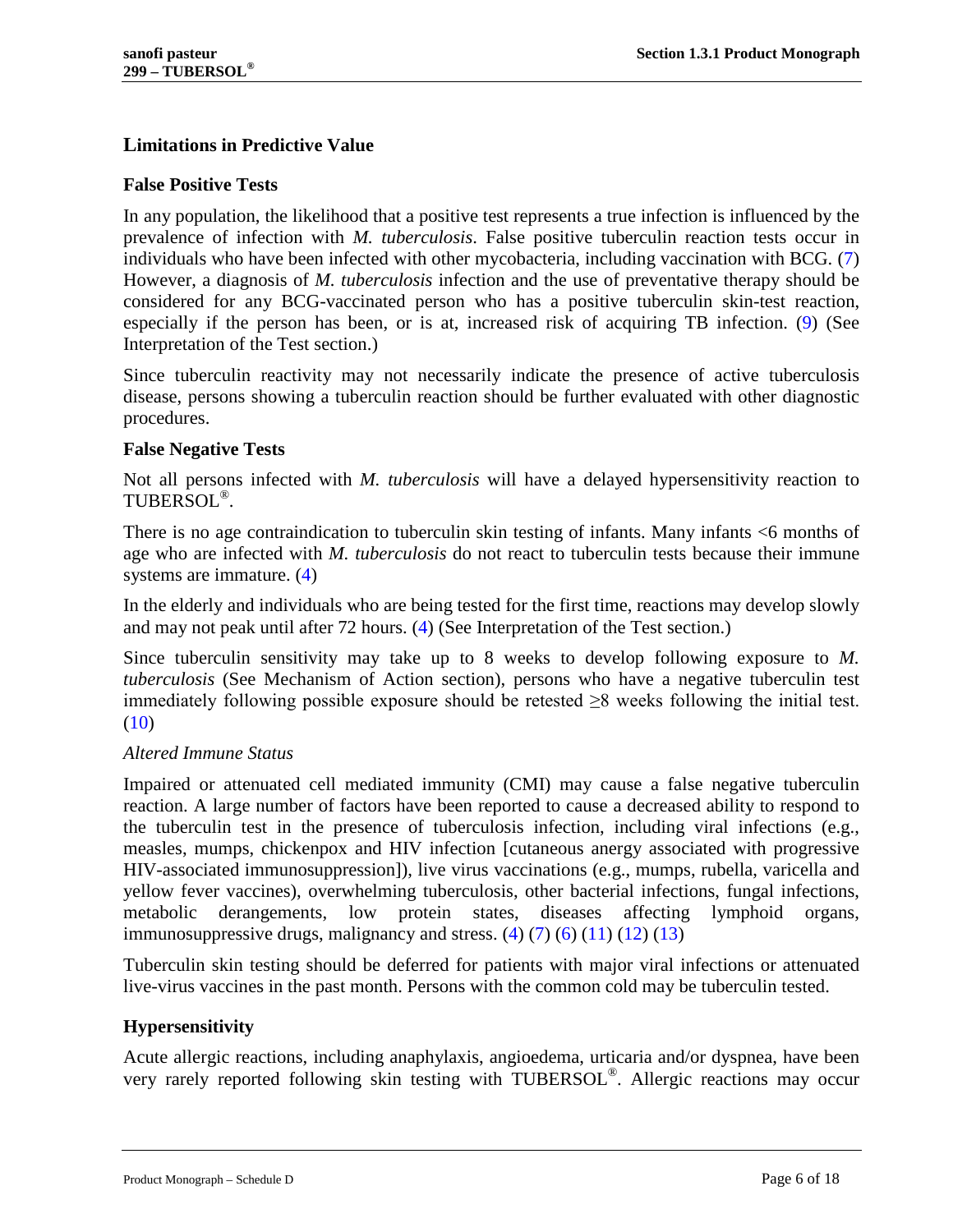following the use of TUBERSOL® even in persons with no prior history of hypersensitivity to the product components.

As with all other products, Epinephrine Hydrochloride Solution (1:1,000) and other appropriate agents should be available for immediate use in case an anaphylactic or acute hypersensitivity reaction occurs. Healthcare providers should be familiar with current recommendations for the initial management of anaphylaxis in non-hospital settings, including proper airway management.  $(14)$ 

For instructions on the recognition and treatment of anaphylactic reactions, see current edition of the Canadian Immunization Guide or visit the Health Canada website.

# <span id="page-6-0"></span>**Special Populations**

### <span id="page-6-1"></span>**Pediatrics**

Due to immature immune systems, many infants <6 months of age who are infected with *M. tuberculosis* do not react to tuberculin tests. [\(4\)](#page-14-3) Older infants and children develop tuberculin sensitivity 3-6 weeks or more after initial infection. [\(4\)](#page-14-3)

### <span id="page-6-2"></span>**Pregnant Women**

Animal reproduction studies have not been conducted with TUBERSOL®. However, the Canadian Tuberculosis Standard indicates that women who are pregnant can receive a tuberculin skin test. No teratogenic effects of testing during pregnancy have been documented. [\(4\)](#page-14-3)

The risk of unrecognized tuberculosis and close postpartum contact between a mother with active disease and an infant leaves the infant in grave danger of tuberculosis and complications such as tuberculosis meningitis. Therefore, the prescribing physician should consider if the potential benefits outweigh the possible risks for performing the tuberculin test on a pregnant woman or a woman of childbearing age, particularly in certain "high risk populations".

### <span id="page-6-3"></span>**Nursing Women**

It is not known whether TUBERSOL® is excreted in human milk. Caution must be exercised when TUBERSOL<sup>®</sup> is administered to a nursing mother. TUBERSOL<sup>®</sup> should be administered to nursing mothers only if clearly needed following an assessment of the risks and benefit.

# <span id="page-6-4"></span>**ADVERSE REACTIONS**

Induration at the TUBERSOL<sup>®</sup> injection site is the expected reaction for a positive skin test. (See [Interpretation of the Test](#page-8-2) section.)

The information pertaining to Adverse Events has been compiled from historical clinical studies and post-marketing experience with TUBERSOL<sup>®</sup>.

### **General disorders and administration site conditions**

Injection site pain, injection site pruritus, injection site discomfort

Injection site erythema or injection site rash (without induration) occurring within 12 hours of testing. These reactions do not indicate TB infection.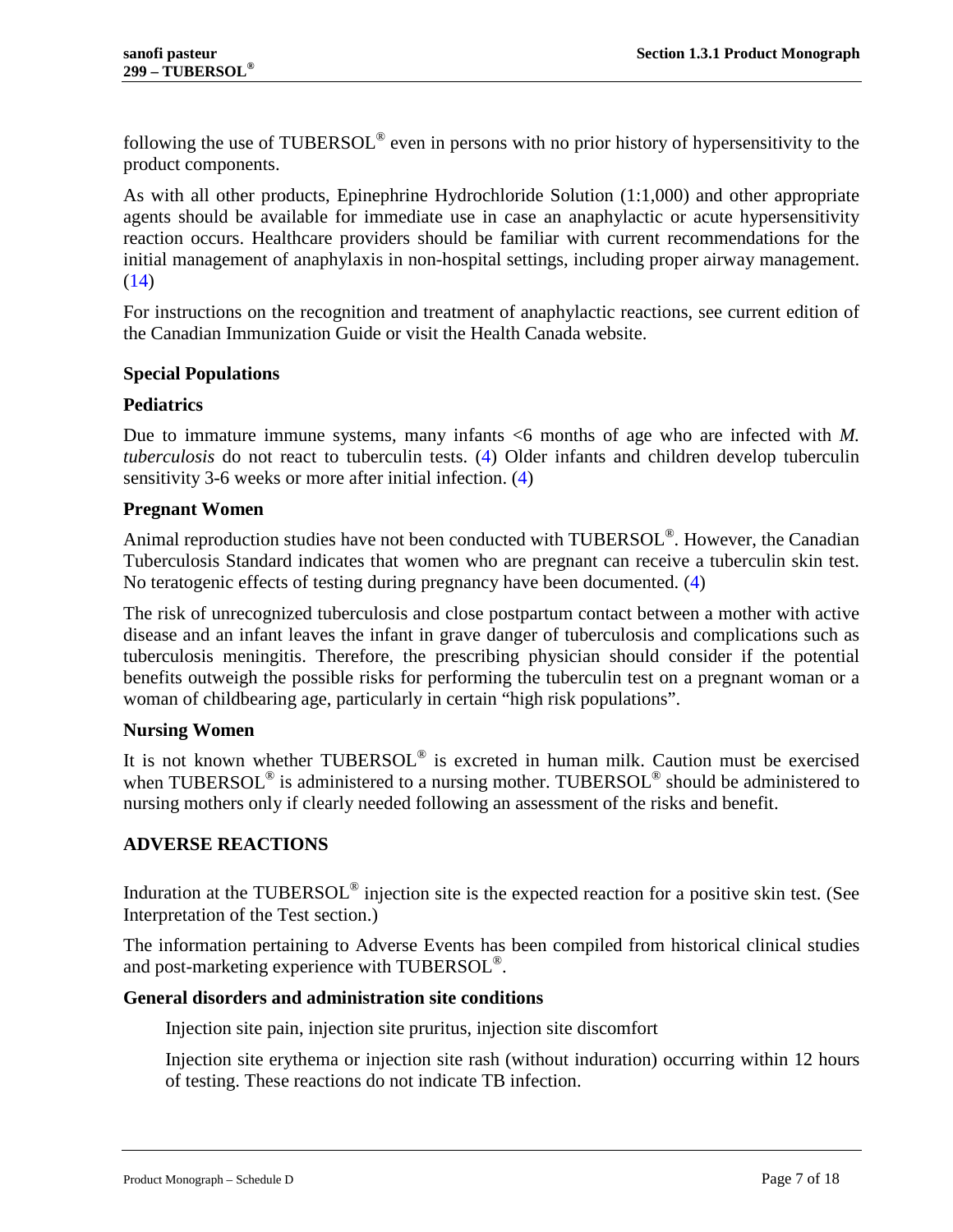Injection site haemorrhage and injection site haematoma up to three days after the administration of the test have been seen.

Injection site vesicles, injection site ulcer or injection site necrosis may appear at test site in highly sensitive persons.

Injection site scar as a result of strongly positive reactions.

Pyrexia

### **Immune system disorders**

Hypersensitivity, anaphylaxis/anaphylactic reaction, angioedema, urticaria

### **Respiratory, thoracic and mediastinal disorders**

Stridor, dyspnea

#### **Skin and subcutaneous tissue disorders**

Rash, generalized rash

#### **Nervous system disorders**

Presyncope, syncope

### <span id="page-7-0"></span>**Reporting of Adverse Events**

Healthcare providers should report any adverse occurrences temporally related to the administration of the product in accordance with local requirements and to the Global Pharmacovigilance Department, Sanofi Pasteur Limited, 1755 Steeles Avenue West, Toronto, ON, M2R 3T4, Canada. 1-888-621-1146 (phone) or 416-667-2435 (fax).

### <span id="page-7-1"></span>**DRUG INTERACTIONS**

Reactivity to the test may be depressed or suppressed in persons who are receiving corticosteroids or immunosuppressive agents. [\(4\)](#page-14-3)

### <span id="page-7-2"></span>**Diagnostic Test – Vaccine Interactions**

Vaccination with live attenuated virus can cause suppression of the tuberculin test response in patients known to be infected with *M. tuberculosis*. Reactivity to TUBERSOL® may be temporarily depressed by certain live virus vaccines (measles, mumps, rubella, oral polio, yellow fever, and varicella). When tuberculin screening is required at the same time as a measlescontaining vaccine or other parenteral live attenuated virus vaccine, simultaneous administration of TUBERSOL® and the vaccine at separate sites is the preferred option. If the parenteral live attenuated virus vaccine has been administered recently, tuberculin testing should be delayed for >1 month after vaccination. [\(4\)](#page-14-3)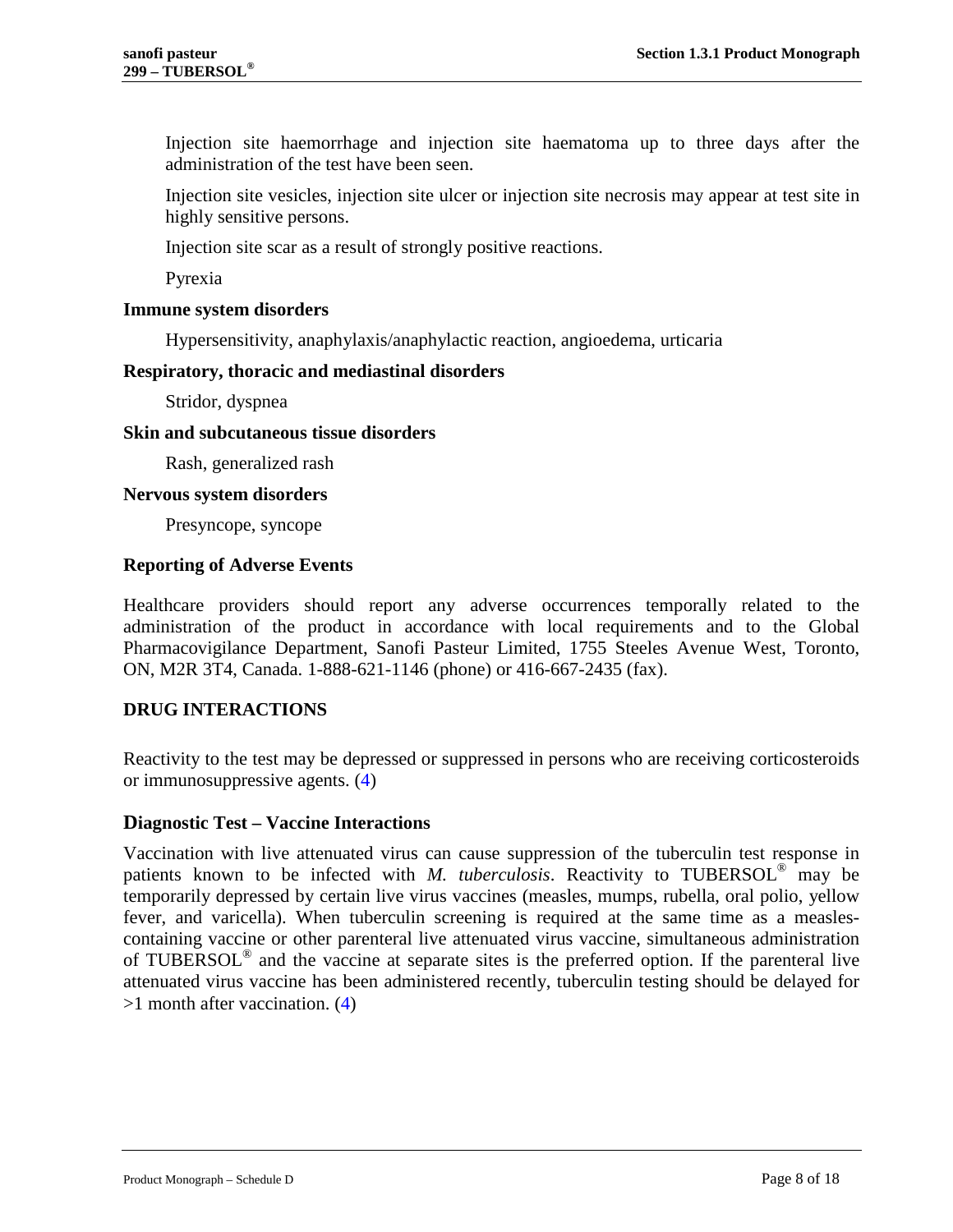# <span id="page-8-0"></span>**DOSAGE AND ADMINISTRATION**

The recommended dosage per test is 0.1 mL of TUBERSOL®, comprising 5 tuberculin units (TU).

The Mantoux test is performed by injecting 0.1 mL (5 Tuberculin units per test dose) of TUBERSOL® intradermally, in the volar aspect of the forearm.

TUBERSOL® is a clear colourless liquid. Inspect for extraneous particulate matter and/or discolouration before use. If these conditions exist, the product should not be administered.

### <span id="page-8-1"></span>**Method of Administration**

- 1. The preferred site of the test is the volar aspect of the forearm. Avoid areas on the skin that are red or swollen. Avoid visible veins. [\(4\)](#page-14-3)
- 2. The skin site is first cleansed with a suitable germicide and should be dry prior to injection of the antigen.
- 3. The test dose  $(0.1 \text{ mL})$  of TUBERSOL<sup>®</sup> is administered with a 1 mL syringe calibrated in tenths and fitted with a short, one quarter to one half inch, 26 or 27 gauge needle.
- 4. The stopper of the vial should be wiped with a suitable germicide and should be dry before needle insertion. The needle is then inserted gently through the stopper and 0.1 mL of TUBERSOL® is drawn into the syringe. Care should be taken to avoid injection of excess air with removal of each dose so as not to overpressurize the vial thus causing possible seepage at the puncture site.
- 5. The point of the needle is inserted into the most superficial layers of the skin with the needle bevel pointing upward and the dose administered by slow **intradermal** injection. If the intradermal injection is performed properly, a definite pale bleb will rise at the needle point, about 10 mm (3/8") in diameter. This bleb will disperse within minutes. No dressing is required.
- 6. A drop of blood may appear at the administration site following injection. Blot the site lightly to remove the blood but avoid squeezing out the tuberculin. [\(4\)](#page-14-3)

In the event of an improperly performed injection (i.e., no bleb formed), the test should be repeated immediately at another site, at least 5 cm (2 inches) from the first site and the second injection site circled as an indication of the site to be read. [\(15\)](#page-14-14)

Inform the patient of the need to return for the reading of the test by a trained health professional. Self-reading is inaccurate and strongly discouraged.

### <span id="page-8-2"></span>**Interpretation of the Test**

The skin test should be read by a trained health professional 48 to 72 hours after administration of TUBERSOL®. Skin test sensitivity is indicated by induration only; redness should not be measured.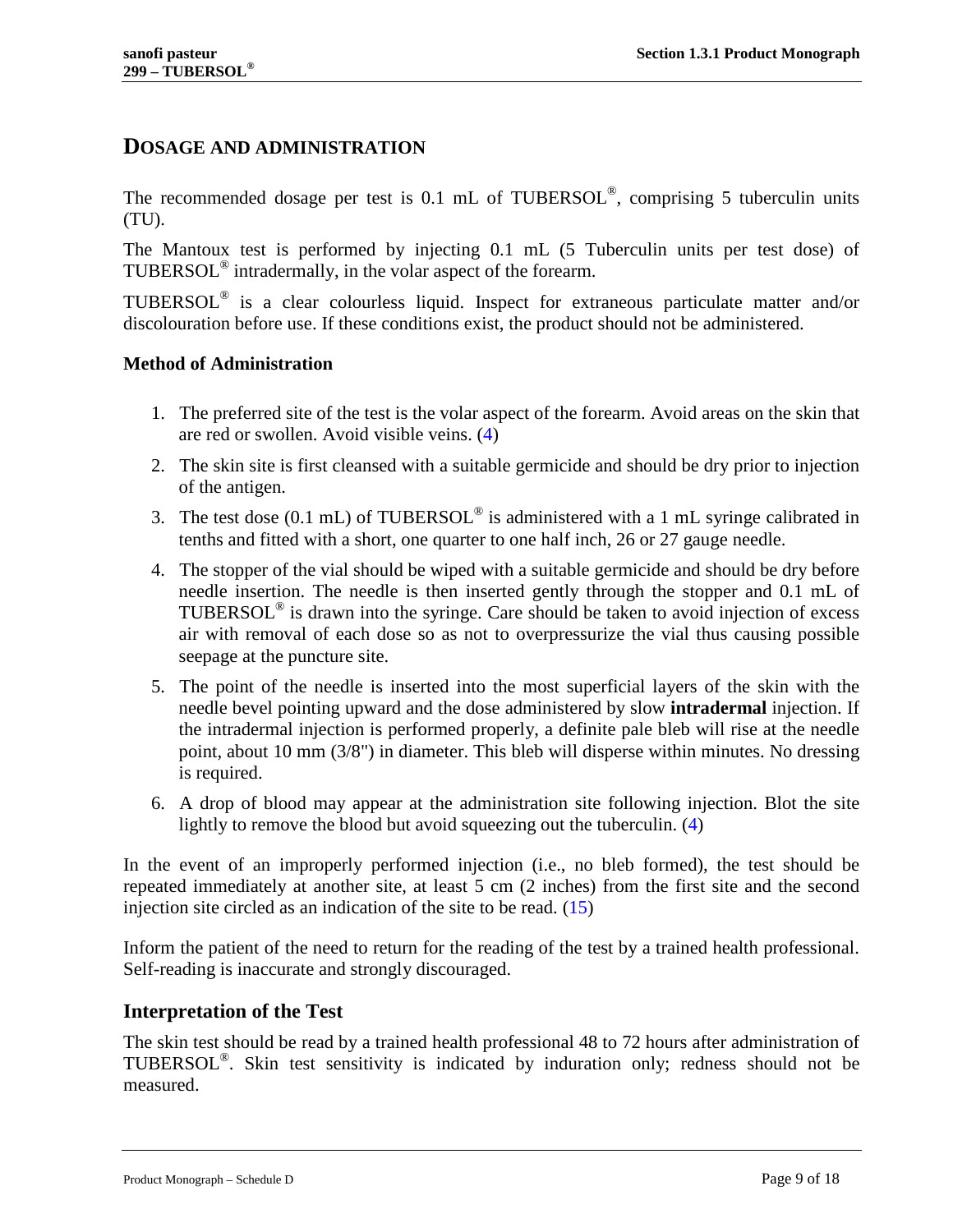The diameter of the induration should be measured transversely to the long axis of the forearm and recorded in millimetres (including 0 mm). [\(4\)](#page-14-3) [\(7\)](#page-14-6) The tip of a ballpoint pen pushed at a  $45^{\circ}$ angle toward the site of injection will stop at the edge of induration. [\(4\)](#page-14-3) Presence and size of necrosis and edema (if present) should also be recorded, although it is not used in the interpretation of the test.

The significance of induration measurements in diagnosing latent TB infection must be considered in terms of the patient's history and his risk of developing active TB disease as indicated in [Table 1:](#page-9-1) [\(4\)](#page-14-3)

| <b>TST Reaction Size</b><br>(mm induration) | Setting in which reaction is considered significant (meaning probable TB<br>infection).                                                                                                                                                                                                                                                                                              |
|---------------------------------------------|--------------------------------------------------------------------------------------------------------------------------------------------------------------------------------------------------------------------------------------------------------------------------------------------------------------------------------------------------------------------------------------|
| $0-4$                                       | HIV infection with immune suppression AND the expected likelihood of<br>TB infection is high (e.g., patient is from a population with a high<br>prevalence of TB infection, is a close contact of an active contagious case,<br>or has an abnormal X-ray). This reaction size is not normally considered<br>significant, but in the presence of immune suppression may be important. |
| $5-9$                                       | <b>HIV</b> infection<br>Contact of active contagious case<br>Children suspected of having tuberculosis disease<br>Abnormal chest X-ray with fibronodular disease<br>Other immune suppression: TNF-alpha inhibitors, chemotherapy                                                                                                                                                     |
| $\geq10$                                    | All others                                                                                                                                                                                                                                                                                                                                                                           |

<span id="page-9-1"></span>**Table 1: Interpretation of Test Results, Size of Induration.**

The possibility should be considered that skin test sensitivity may also be due to previous contact with atypical mycobacteria or previous BCG vaccination. [\(4\)](#page-14-3) [\(7\)](#page-14-6)

# <span id="page-9-0"></span>**The Booster Effect and Two-step Testing**

If tuberculin testing will be conducted at regular intervals, for instance among healthcare or prison workers, two-step testing should be performed as a baseline to avoid interpreting a booster effect as a tuberculin conversion. [\(4\)](#page-14-3)  $(15)$   $(16)$  If the first test showed either no reaction or a small reaction, the second test should be performed one to four weeks later. Both tests should be read and recorded at 48 to 72 hours. [\(4\)](#page-14-3) Patients with a second tuberculin test (booster) response of 10 mm or more should be considered to have experienced past or old infection. [\(10\)](#page-14-9)

Persons who do not boost when given repeat tests at one week, but whose tuberculin reactions change to positive after one year, should be considered to have newly-acquired *M. tuberculosis* infection and managed accordingly. [\(10\)](#page-14-9)

Give the patient a permanent personal record. In addition, it is essential that the health professional record the testing history in the permanent medical record of each patient. This permanent office record should contain the name of the product, date given, dose, manufacturer and lot number, as well as the test result in millimetres of duration (including 0 mm, if appropriate). Reporting results only as negative or positive is not satisfactory.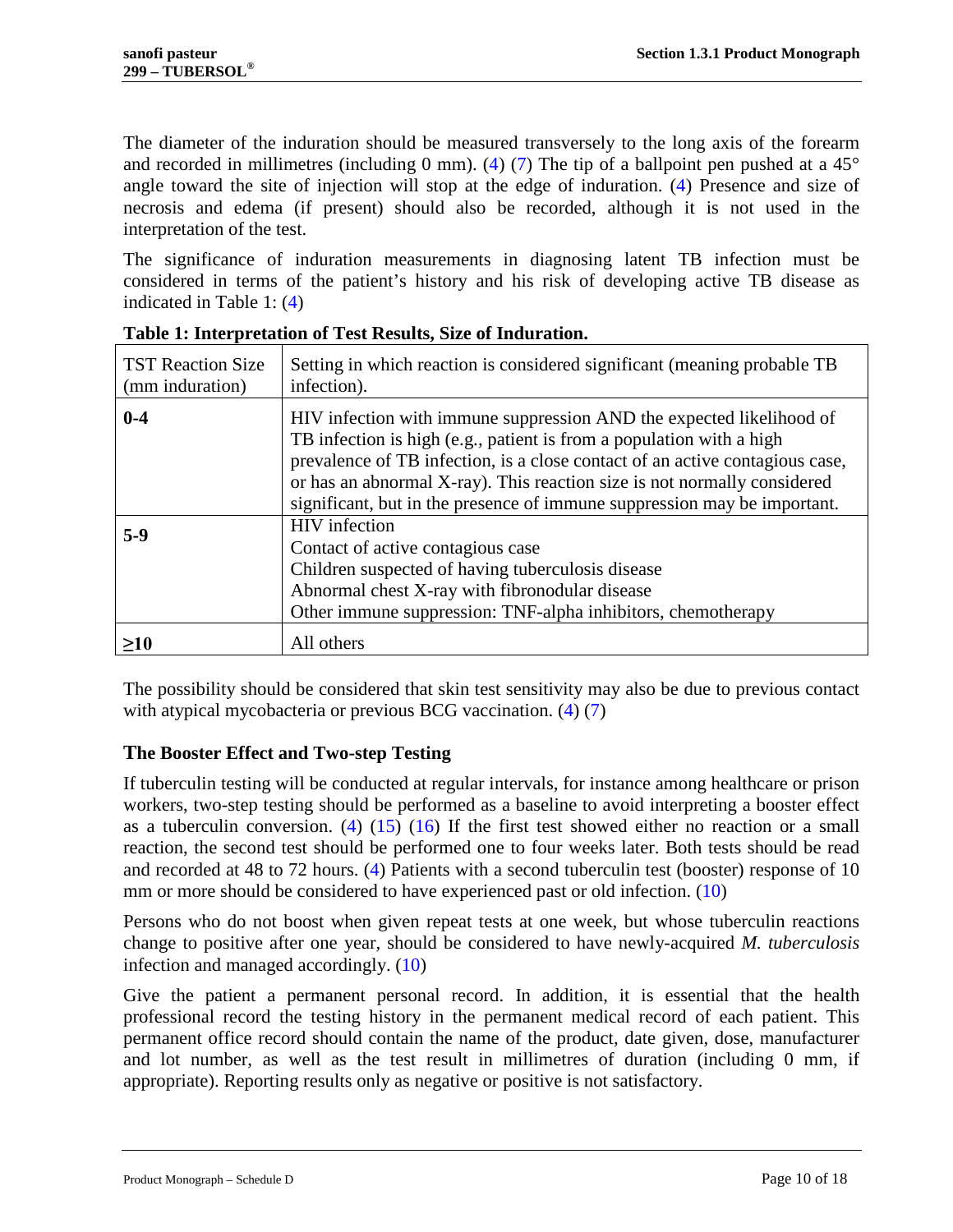# <span id="page-10-0"></span>**OVERDOSAGE**

For management of a suspected drug overdose, contact your regional Poison Control Centre.

# <span id="page-10-1"></span>**ACTION AND CLINICAL PHARMACOLOGY**

### <span id="page-10-2"></span>**Mechanism of Action**

Intradermal tuberculin testing is an accepted aid in the diagnosis of tuberculosis infection.

The sensitization following infection with mycobacteria occurs primarily in the regional lymph nodes. Small lymphocytes (T lymphocytes) proliferate in response to antigenic stimulus to give rise to specifically sensitized lymphocytes. After 3-8 weeks, [\(10\)](#page-14-9) these lymphocytes enter the blood stream and circulate for long periods of time. Subsequent restimulation of these sensitized lymphocytes with the same or similar antigen, such as the intradermal injection of tuberculin, evokes a local reaction mediated by these cells.

The reaction to intradermally injected tuberculin is a delayed (cellular) hypersensitivity reaction. The reaction which characteristically shows a delayed course, reaching its peak more than 24 hours after administration, consists of induration due to cell infiltration and occasionally vesiculation and necrosis. Clinically, a delayed hypersensitivity reaction to tuberculin is a manifestation of prior infection with *M. tuberculosis* or a variety of non-tuberculosis bacteria or by vaccination with BCG vaccine.

<span id="page-10-3"></span>Immediate hypersensitivity reactions to tuberculin may occur but disappear within 24 hours. [\(7\)](#page-14-6)

# **STORAGE AND STABILITY**

Store at 2° to 8°C (35° to 46°F). **Do not freeze.** Discard product if exposed to freezing.

At no time should TUBERSOL<sup>®</sup> be exposed to direct or indirect sunlight. Exposure to artificial light should also be kept to a minimum. [\(17\)](#page-15-1)

# A **vial of TUBERSOL® which has been entered and in use for 30 days should be discarded.** [\(18\)](#page-15-2)

<span id="page-10-4"></span>Do not use after expiration date.

# **DOSAGE FORMS, PACKAGING AND COMPOSITION**

### **DOSAGE FORMS and PACKAGING**

TUBERSOL® bioequivalent to 5 US units (TU) PPD-S per test dose (0.1 mL) is available in the following presentations:

Vial  $-1$  mL (5 TU per 0.1 mL test dose),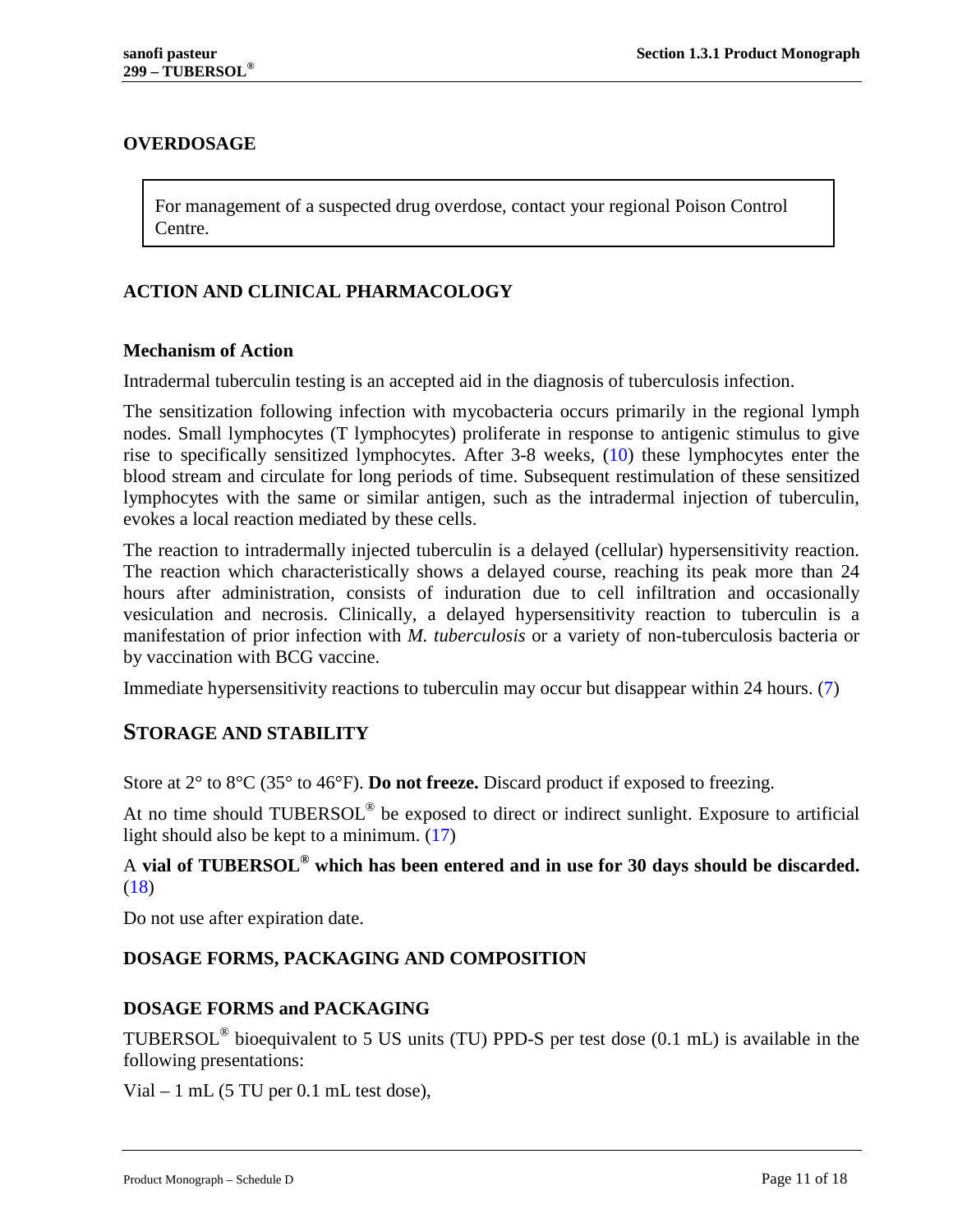Vial – 5 mL (5 TU per 0.1 mL test dose)

The stopper of the vial for this product does not contain latex (natural rubber).

## **COMPOSITION**

| TUBERSOL <sup>®</sup> contains:                                       |                      |  |
|-----------------------------------------------------------------------|----------------------|--|
| Purified protein derivative of <i>M. tuberculosis</i> 5 TU per 0.1 mL |                      |  |
| Polysorbate 80                                                        | $0.0006\%$ (w/v)     |  |
| Phenol                                                                | 0.22% to 0.35% (w/v) |  |
| in sterile isotonic phosphate buffered saline. $(19)$ $(20)$ $(21)$   |                      |  |

Vaccine Information Service 1-888-621-1146 or 416-667-2779. Business Hours: 7:30 a.m. to 7:30 p.m. Eastern Time, Monday to Friday.

Full product monograph available on request or visit us at [www.sanofipasteur.ca](http://www.sanofipasteur.ca/)

Product information as of September 2015.

Manufactured and distributed by: **Sanofi Pasteur Limited**

Toronto, Ontario, Canada R22-0915 Canada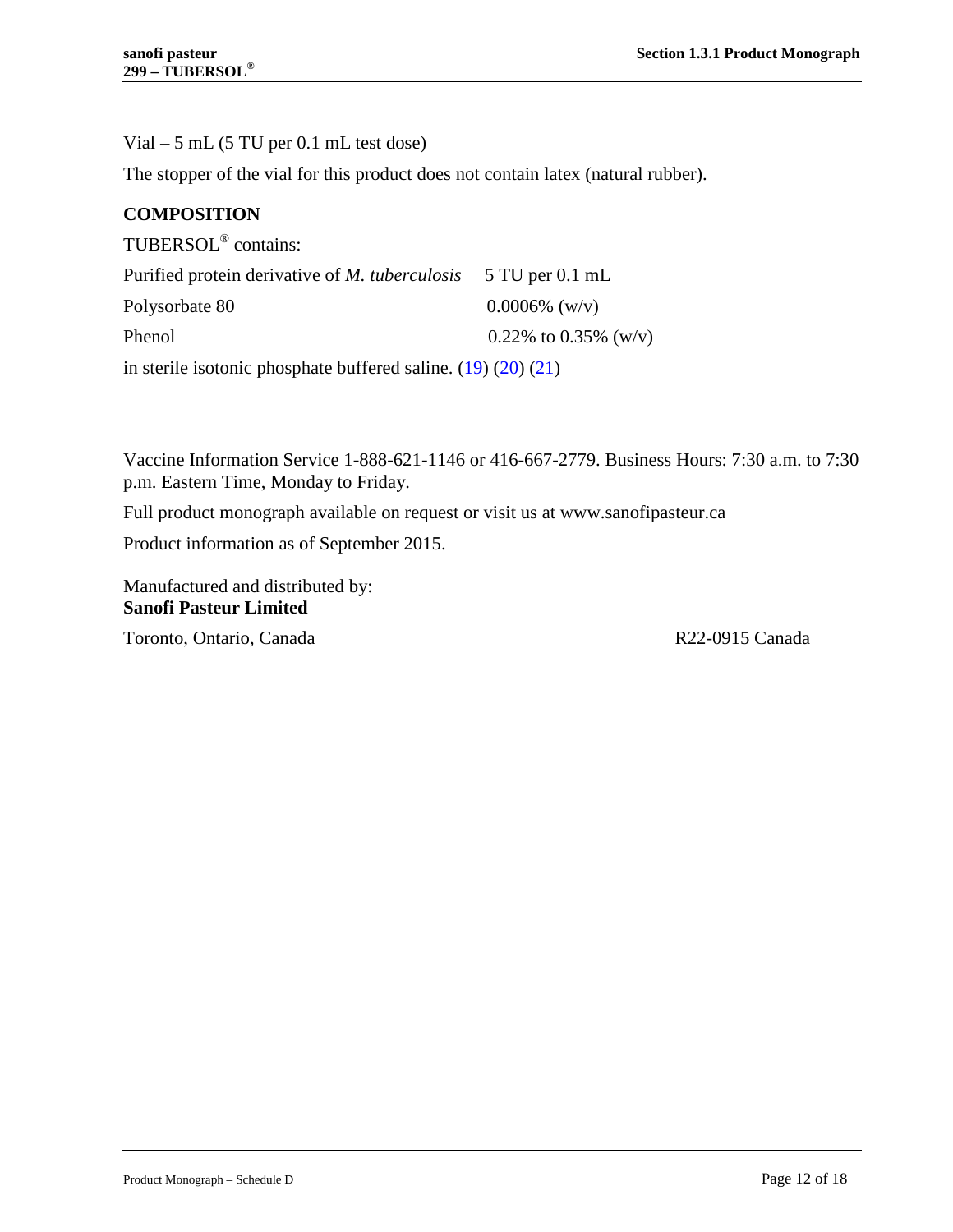# **PART II: SCIENTIFIC INFORMATION**

# <span id="page-12-1"></span><span id="page-12-0"></span>**PHARMACEUTICAL INFORMATION**

### <span id="page-12-2"></span>**Drug Substance**

<span id="page-12-3"></span>Proper name: Tuberculin Purified Protein Derivative (Mantoux)

### **Product Characteristics**

TUBERSOL® is a Polysorbate 80 (Tween 80) stabilized solution of PPD (bioequivalent to 5 TU). It is prepared from a Master Batch CT68 obtained from the "Johnston" strain of *Mycobacterium tuberculosis var. hominis* grown on a protein-free synthetic medium (Long's Synthetic Medium).

Independent studies conducted by the U.S Public Health Services in humans have determined the amount of CT68 in stabilized solution necessary to produce bio-equivalency with Tuberculin PPD-S (in phosphate buffer without polysorbate 80) using 5 US units (TU) Tuberculin PPD-S as the standard.

Before release, each successive lot is tested for potency in comparison with the US Standard Tuberculin PPD-S.

### <span id="page-12-4"></span>**Additional Relevant Information**

In Canada, the overall rate of *M. tuberculosis* infection is low, with an incidence rate of approximately 4.7 per 100,000 population in 2013. [\(22\)](#page-15-6) Due to the low rate of infection, the primary method of continued disease control and reduction focuses on surveillance and screening of high risk populations. [\(5\)](#page-14-4) Specifically, several groups have been identified as high risk populations within Canada and include; close contacts of individuals with known or suspected active TB, persons with HIV infection, persons with a history of active TB infection, Aboriginal communities with high rates of latent tuberculosis infection (LTBI) or TB, the poor or homeless, staff and residents of long-term care and correctional facilities, persons who face occupational exposure to TB and foreign-born persons referred for medical surveillance by immigration authorities.  $(3)$   $(5)$ 

The tuberculin skin test is useful in epidemiologic surveys to define the prevalence of infection in population groups or to estimate prevalence or risk of infection in certain population groups.

All healthcare workers (HCWs) (pre-placement and presently employed) should have their TB infection status documented. Ongoing surveillance for TB in HCWs includes both regular ongoing screening and post-exposure screening. [\(15\)](#page-14-14)

Travellers at high risk of exposure to TB due to travel in a high-endemic environment, who have a medical condition increasing the risk of TB, have "high-risk" lengths of travel (>1 month), or participate in high-risk activities leading to probable exposure should have a pre-exposure tuberculin skin testing (TST). Post-exposure TST, or testing at least every 2 years, should be done for all tuberculin-negative reactors.  $(23)$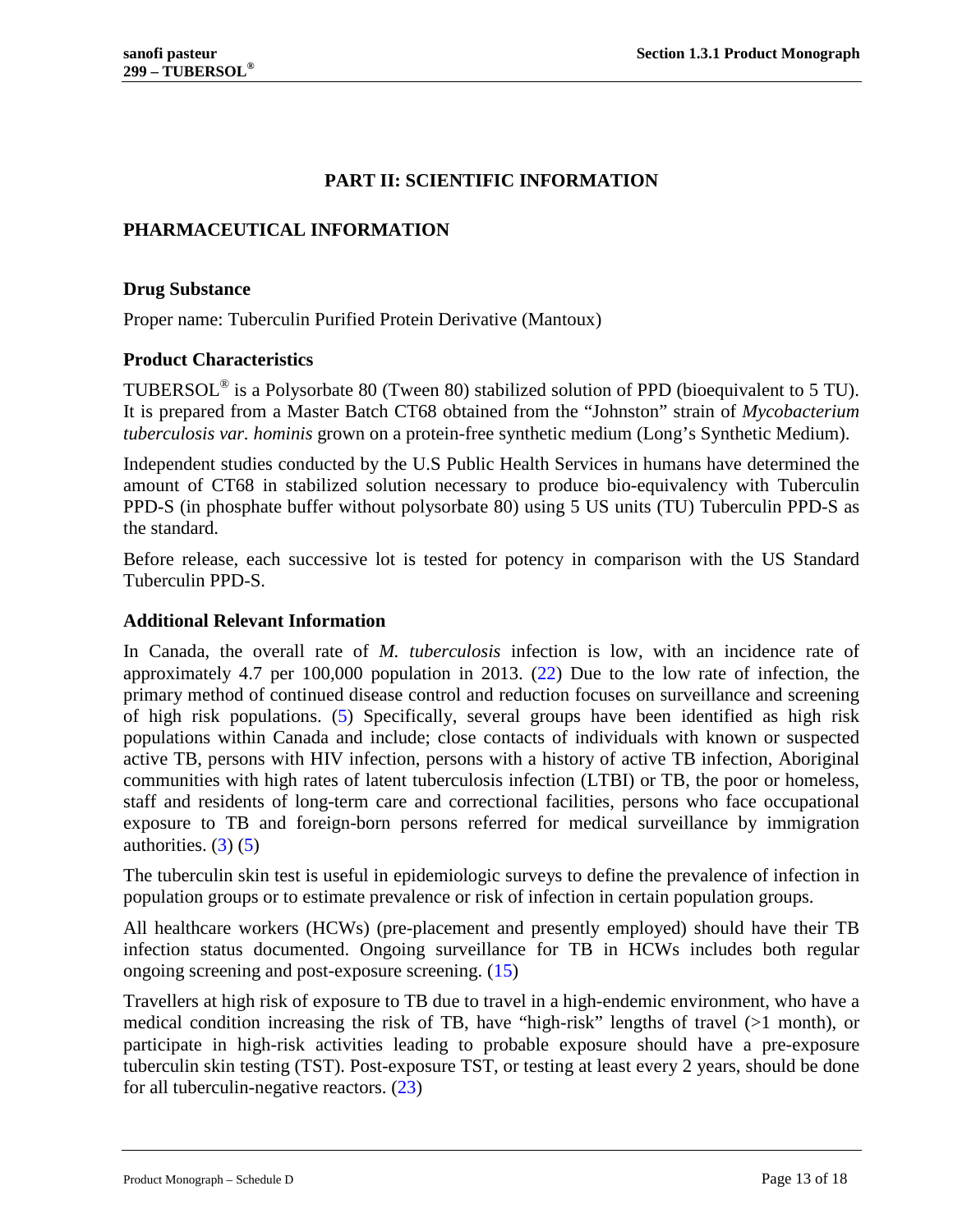Vaccine Information Service 1-888-621-1146 or 416-667-2779. Business Hours: 7:30 a.m. to 7:30 p.m. Eastern Time, Monday to Friday.

Full product monograph available on request or visit us at [www.sanofipasteur.ca](http://www.sanofipasteur.ca/)

Product information as of September 2015.

Manufactured and distributed by: **Sanofi Pasteur Limited**

Toronto, Ontario, Canada R22-0915 Canada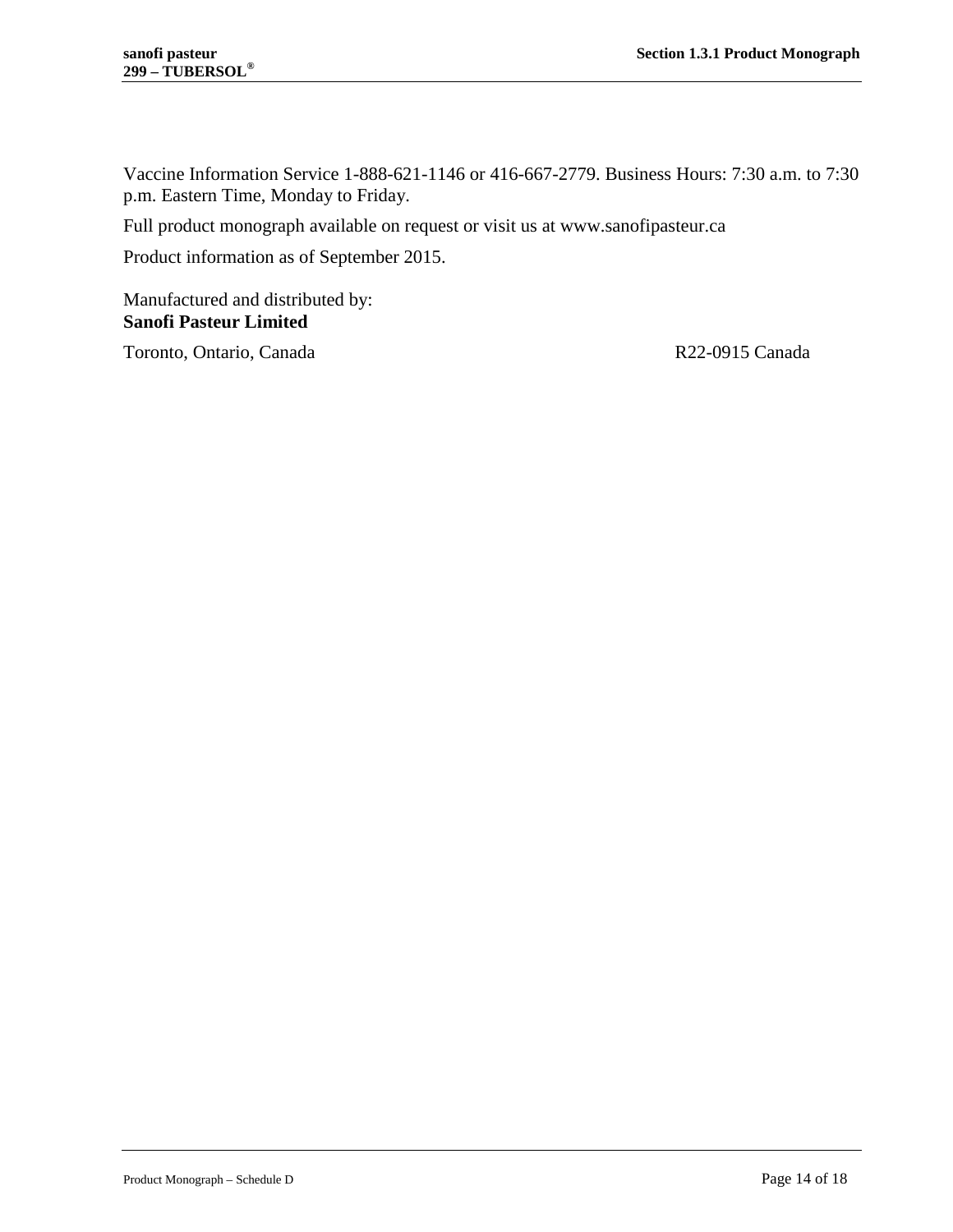# **Reference List**

- <span id="page-14-0"></span>1 Landi S. Preparation, purification, and stability of tuberculin. Appl Microbiol 1963;11:408- 12.
- <span id="page-14-1"></span>2 Landi S, Held HR. Preparation and characterization of a large batch of tuberculin purified protein derivative (PPD-CT68). Ann Salvo 1980;22(6):899-907.
- <span id="page-14-2"></span>3 Menzies D. Immigration Subcommittee, Canadian Tuberculosis Committee. Screening immigrants to Canada for tuberculosis: chest radiography or tuberculin skin testing. CMAJ 2003 169(10);1035-6.
- <span id="page-14-3"></span>4 Pai M, Kunimoto D, Jamieson F and Menzies D. Diagnosis of Latent Tuberculosis Infection. In: Menzies D editor. Canadian Tuberculosis Standards. 7th ed. Ottawa: Canadian Lung Association and Health Canada; 2014. p. 63-96. Available: http://www.phacaspc.gc.ca/tbpc-latb/pubs/tb-canada-7/index-eng.php (accessed 25Feb2015).
- <span id="page-14-4"></span>5 Greenway C, Khan K and Schwartzman K. Tuberculosis Screening in Selected High-Risk Populations. In: Menzies D editor. Canadian Tuberculosis Standards. 7th ed. Ottawa: Canadian Lung Association and Health Canada; 2014. p. 63-96. Available: http://www.phac-aspc.gc.ca/tbpc-latb/pubs/tb-canada-7/index-eng.php (accessed 25Feb2015).
- <span id="page-14-5"></span>6 Long et al. Recommendations for screening and prevention of tuberculosis in patients with HIV and screening for HIV in patients with tuberculosis and their contacts. CMAJ 2003;169(8):789-91.
- <span id="page-14-6"></span>7 American Thoracic Society. Diagnostic standards and classification of tuberculosis in adults and children. AM J Respir Crit Care 2000;161:1376-95.
- <span id="page-14-7"></span>8 Plott RT, et al. Iatrogenic contamination of multidose vials in simulated use. Arch Dermatol 1990;126:1441-4.
- <span id="page-14-8"></span>9 CDC. The role of BCG vaccine in the prevention and control of tuberculosis in the United States. A joint statement by the Advisory Council for the Elimination of Tuberculosis and the Advisory Committee on Immunization Practices. MMWR 1996;45(RR-4):8-9.
- <span id="page-14-9"></span>10 Menzies D. Interpretation of the repeated tuberculin tests. Boosting, Conversion and Reversion. Am J Respir Crit Care Med 1999;159(1):15-21.
- <span id="page-14-10"></span>11 CDC. USA. Targeted tuberculin testing and treatment of latent tuberculosis infection. MMWR 2000;49(RR-6):23-5.
- <span id="page-14-11"></span>12 Mori T, Shiozawa K. Suppression of tuberculin hypersensitivity caused by rubella infection. Am Rev Respir Dis 1985;131:886-8
- <span id="page-14-12"></span>13 Brickman HF, Beaudry PH, Marks MI. The timing of tuberculin tests in relation to immunization with live viral vaccines. Pediatrics. 1975 Mar;55(3):392-6.
- <span id="page-14-13"></span>14 National Advisory Committee on Immunization: Canadian Immunization Guide, 6th ed. Her Majesty the Queen in the Right of Canada, represented by the Minister of Public Works and Government Services Canada. 2002. p. 14-6.
- <span id="page-14-14"></span>15 Health Canada. CCDR. Guidelines for preventing the transmission of tuberculosis in Canadian health-care facilities and other institutional settings. April 1996;22S1:Appendix B. Available from URL:http://www.hc-gc.ca/pphb-dgspsp/publicat/ccdr-rmtc.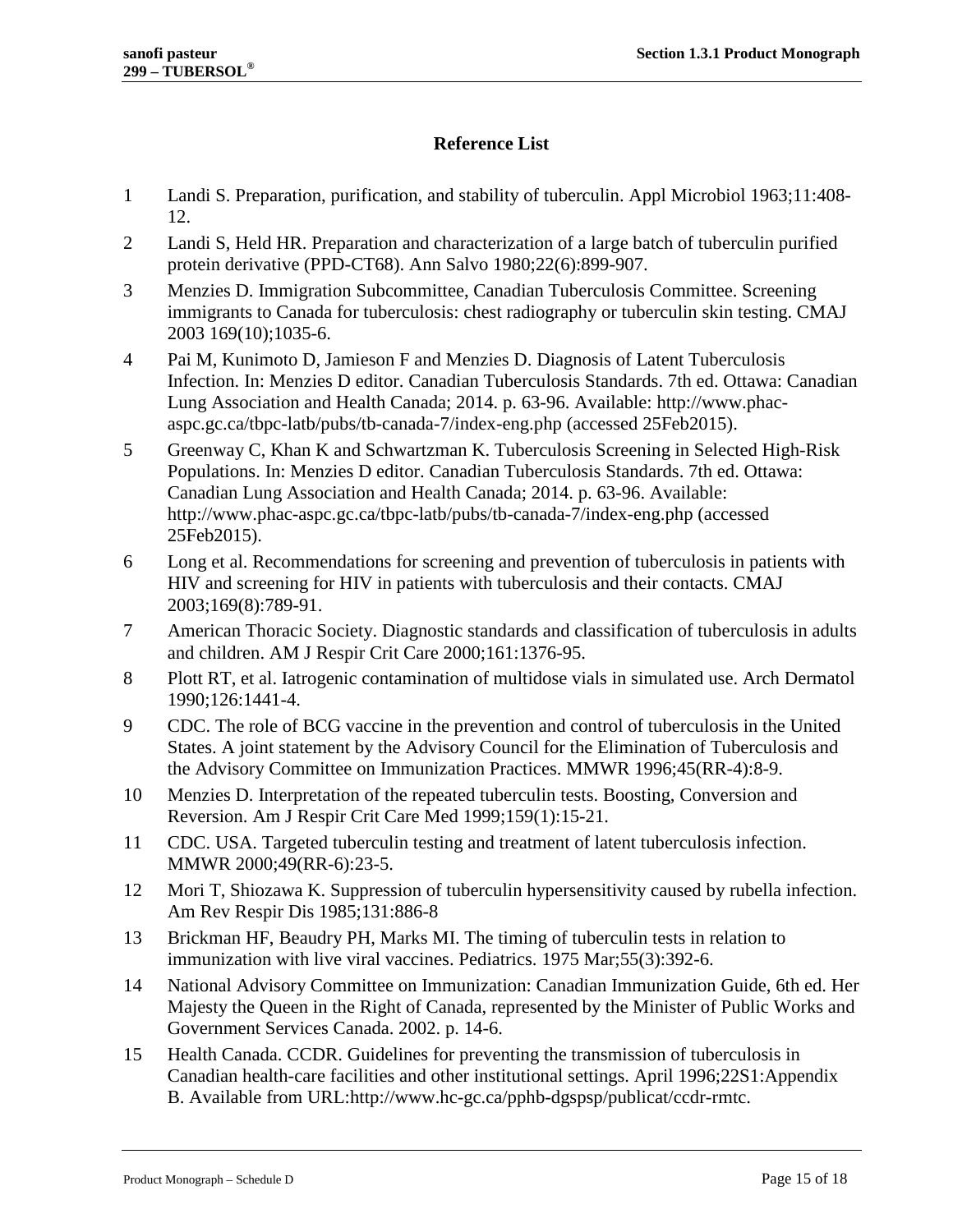- <span id="page-15-0"></span>16 CDC. USA. Prevention and Control of Tuberculosis in Correctional and Detention Facilities: Recommendations from the CDC. MMWR 2006, 55(RR-09):1-44.
- <span id="page-15-1"></span>17 Landi S, Held HR. Effect of light on tuberculin purified protein derivative solutions. Am Rev Respir Dis 1975;111:52-61
- <span id="page-15-2"></span>18 Landi S, et al. Effect of oxidation on the stability of tuberculin purified protein derivative (PPD) In: International symposium on tuberculins and BCG vaccine. Basel: International Association of Biological standardization. Dev Biol Stand 1983;58(B):545-52.
- <span id="page-15-3"></span>19 Landi S, et al. Adsorption of tuberculin PPD to glass and plastic surfaces. Bull WHO 1966;35:593-602.
- <span id="page-15-4"></span>20 Landi S, et al. Disparity of potency between stabilized and nonstabilized dilute tuberculin solutions. Am Rev Respir Dis 1971;104:385-93.
- <span id="page-15-5"></span>21 Landi S, Held HR. Stability of dilute solutions of tuberculin purified protein derivative. Tubercle 1978;59:121-33.
- <span id="page-15-6"></span>22 Public Health Agency of Canada. Tuberculosis in Canada 2013 - Pre-release.Ottawa (Canada): Minister of Public Works and Government Services Canada; 2015. Available: http://www.publichealth.gc.ca/tuberculosis
- <span id="page-15-7"></span>23 Health Canada. CCDR: Risk Assessment and Prevention of Tuberculosis among Travelers. September 2009;35(5)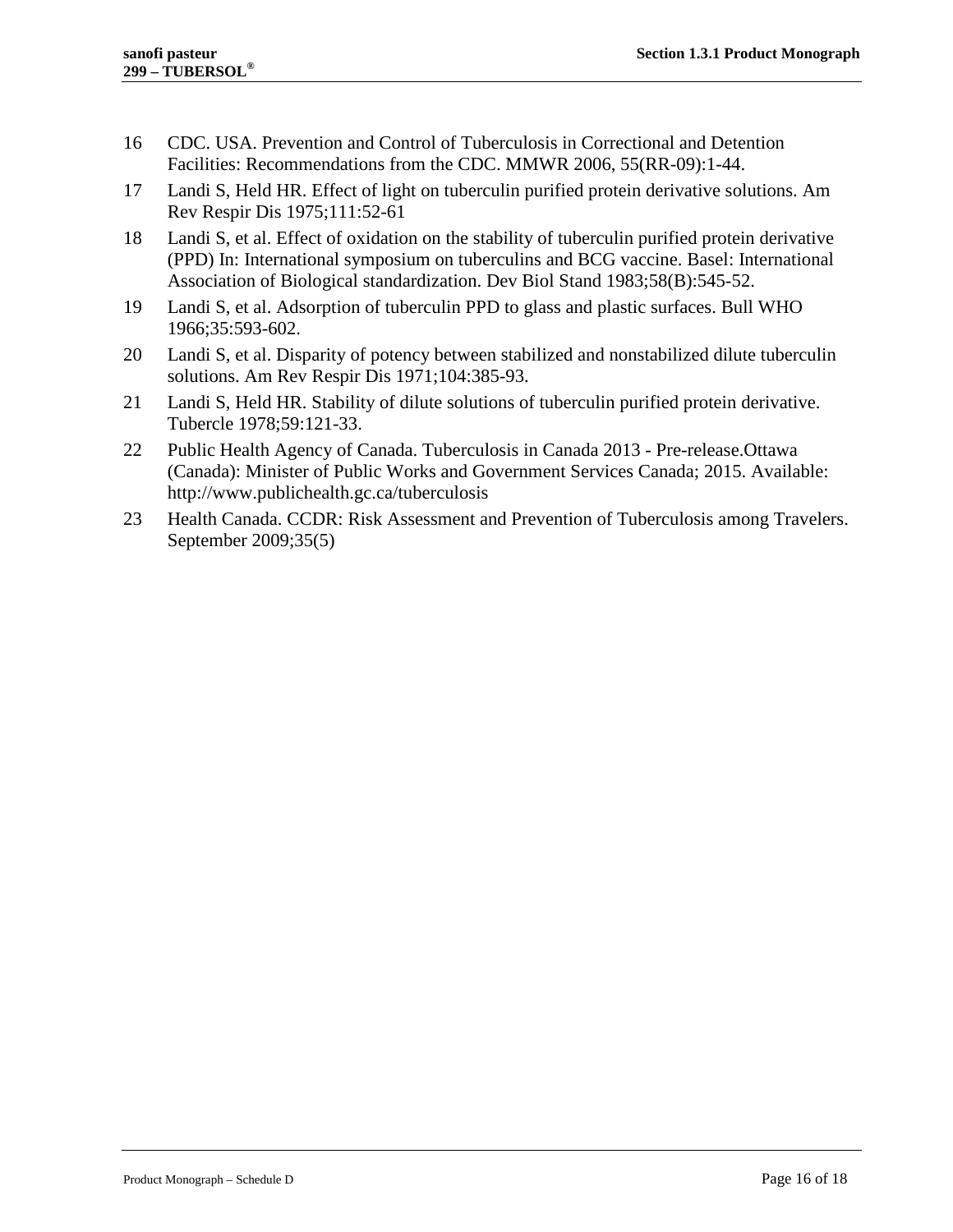#### **IMPORTANT: PLEASE READ**

# <span id="page-16-0"></span>**PART III: CONSUMER INFORMATION TUBERSOL®**

#### **Tuberculin Purified Protein Derivative (Mantoux)**

This leaflet is part III of a three-part "Product Monograph" published when TUBERSOL® was approved for sale in Canada and is designed specifically for Consumers. This leaflet is a summary and will not tell you everything about TUBERSOL®. Contact your doctor or pharmacist if you have any questions about this product.

#### <span id="page-16-1"></span>**ABOUT THIS MEDICATION**

### **What is TUBERSOL® used for?**

TUBERSOL® is used in a screening test (the tuberculin skin test) to determine if a person has been infected by the bacteria that cause tuberculosis, *Mycobacterium tuberculosis*.

Tuberculosis (TB) is an infectious disease that can affect any part of the body, but is most often associated with an infection of the lungs. Not everyone who is infected with TB bacteria will show signs and symptoms of infection.

#### **You are most likely to need this test if you:**

- a) have been around someone with TB,
- b) have a weakened immune system due to certain medications or diseases (e.g., cancer, HIV infection and AIDS),
- c) have had abnormal chest x-ray results.

#### **How does TUBERSOL® work?**

The tuberculin skin test involves 2 steps, and will require 2 visits to your doctor's office. During the first visit, a small amount of TUBERSOL® is injected into the topmost layers of skin on the inner forearm, causing a small bump. TUBERSOL® contains proteins from the TB causing bacteria, which provoke a localized skin reaction in individuals that have been infected with these bacteria.

It is important that you return to your doctor's office after 48 to 72 hours, where a trained healthcare professional will evaluate if you have had a significant reaction to TUBERSOL®. Self-reading is inaccurate and strongly discouraged.

A positive reaction to the skin test includes a palpable, raised and hardened area at the site where TUBERSOL® was injected.

For some individuals, who are going to be retested periodically, such as healthcare workers or correctional facility staff, a second skin test, after an

initial negative skin test is useful (two-step testing). This two-step approach can reduced the likelihood that a boosted reaction to a subsequent TB skin test will be misinterpreted as a recent infection.

A positive reaction to TUBERSOL® may indicate inactive infection, prior infection and/or disease with *M. tuberculosis* and does not necessarily indicate the presence of active tuberculosis disease. Persons showing reactivity to TUBERSOL<sup>®</sup> should be evaluated by other diagnostic procedures, such as xray examination of the chest and microbiological examination of a productive cough.

#### **Do not use TUBERSOL® if:**

TUBERSOL® should not be given to patients:

- who are known to have a severe allergy to this skin test agent or it's container,
- who have had severe reaction (e.g., necrosis, blistering, ulcerations) to a previous tuberculin skin test,
- with documented active tuberculosis or a clear history of treatment for tuberculosis infection or disease,
- with extensive burns or eczema.

#### **What are the ingredients in TUBERSOL®?**

#### **Medicinal ingredients:**

Purified protein derivative of *M. tuberculosis.*

#### **Nonmedicinal ingredients:**

Polysorbate 80

Phenol

*For a full listing of nonmedicinal ingredients see Part I of the product monograph.*

#### **TUBERSOL® comes in the following dosage forms:**

TUBERSOL® is a liquid that is intended for injection into the topmost layers of the skin; (5 Tuberculin Units (TU) per 0.1 mL test dose).

#### <span id="page-16-2"></span>**WARNINGS AND PRECAUTIONS**

If you or your child are being tested and have any of the following conditions, talk to your doctor or nurse BEFORE being tested with TUBERSOL<sup>®</sup>.

- Severe allergy to a previous tuberculin test.
- A weakened immune system due to drugs that suppress your immune system or due to a recent illness.